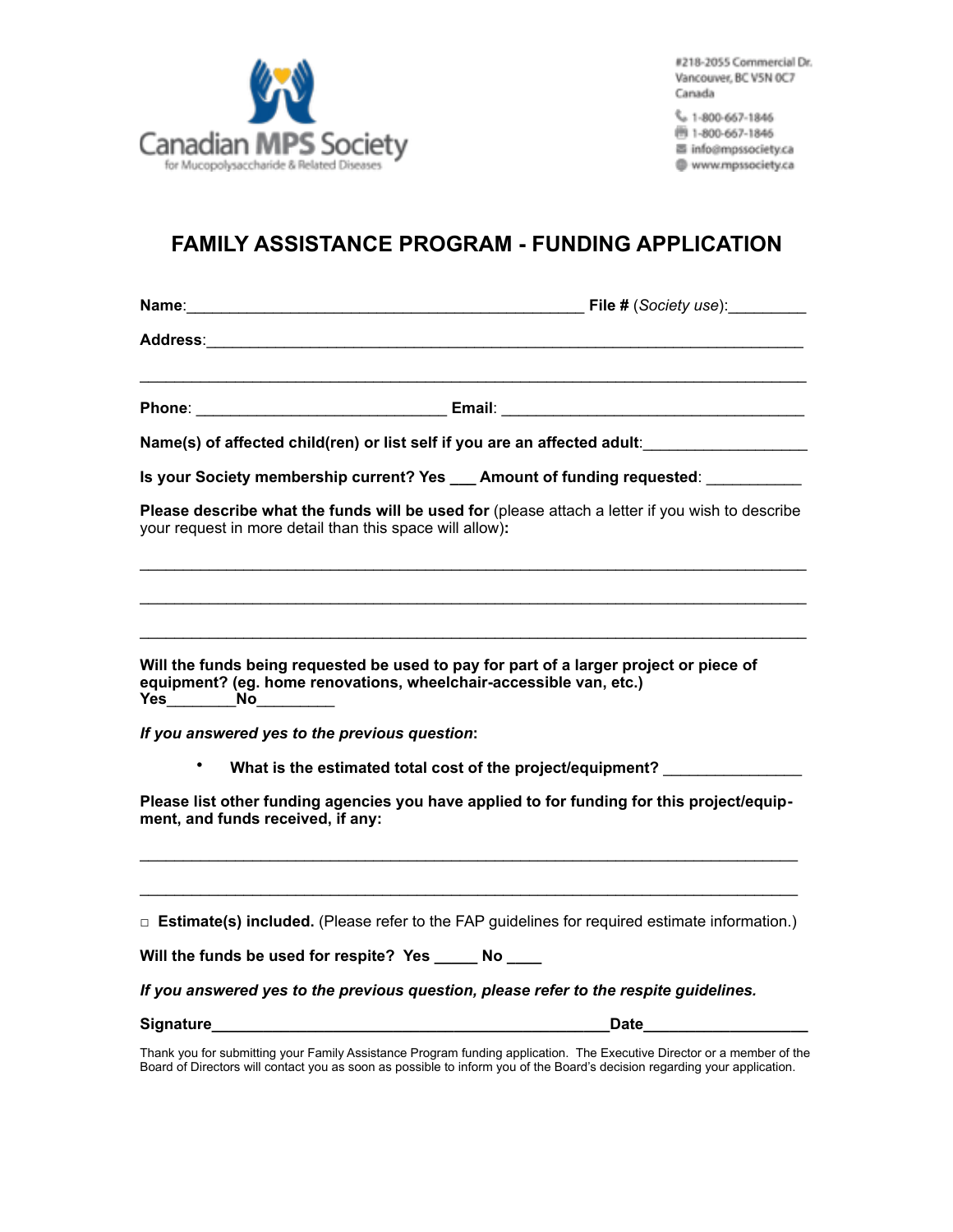

#218-2055 Commercial Dr. Vancouver, BC V5N OC7 Canada

L 1-800-667-1846 图 1-800-667-1846 圖 info@mpssociety.ca @ www.mpssociety.ca

## **FAMILY ASSISTANCE PROGRAM - GUIDELINES**

## **ELIGIBILITY**

- 1. Only parents/guardians of an affected individual or an affected adult who reside in Canada and have an active membership are eligible for funds from the Family Assistance Program (FAP).
- 2. Whenever possible, applications must be made in advance of costs being incurred. Two (2) estimates must be included with FAP funding applications, and when possible the Society will pay directly for the project/equipment, etc. (Exceptions will be made if applications are submitted within one month following incurred expenses, but original receipts must be included with FAP applications.)
- 3. Three definitions of costs shall exist under the FAP: *emergency*, *non-critical, non-critical capital* and *respite.*
	- I. An emergency cost shall be defined as a one-time extraordinary cost, due to an emergency medical situation, requiring immediate financial assistance. Applications for emergency costs can be made verbally by calling the head office at 1-800-667-1846 and speaking with a member of staff who will then consult with the Society's Family Support Committee. A formal written application must be submitted after the incident.
	- II. A *non-critical cost* shall be defined as a one-time extraordinary cost associated with the affected individual's medical needs that would not be deemed an emergency (Examples are: travel costs related to medical appointments, funeral costs and other financial aid that is deemed appropriate by the board).
	- III. A **non-critical capital cost** shall be defined as a one-time extraordinary cost associated with the affected individual's physical needs. (Examples are: renovations, special equipment and repairs).
	- IV. A *respite* cost shall be defined as an expense that is related to providing a short period of rest or relief for a caregiver of an affected individual. (Examples are: caregiver/babysitter expenses, housekeeping expenses, etc.). *Up to \$500.00 in respite funding will be supplied without estimates/receipts required.*
- 4. Applicants may submit applications for FAP funding up to a maximum of \$1,500.00 per family per twelve (12) month period. Member families may receive a maximum of \$3,000.00 of FAP funding in a five (5) year period. Other amounts may be granted where the request matches a corresponding funding campaign request.
- 5. Before a FAP grant will be considered, other funding options must be considered (with the exception of the first \$500.00 of respite funding applied for, for which it is not necessary for applicants to have explored alternate options). Proof of these attempts to secure alternate funding must be provided to the Family Support Committee upon request.